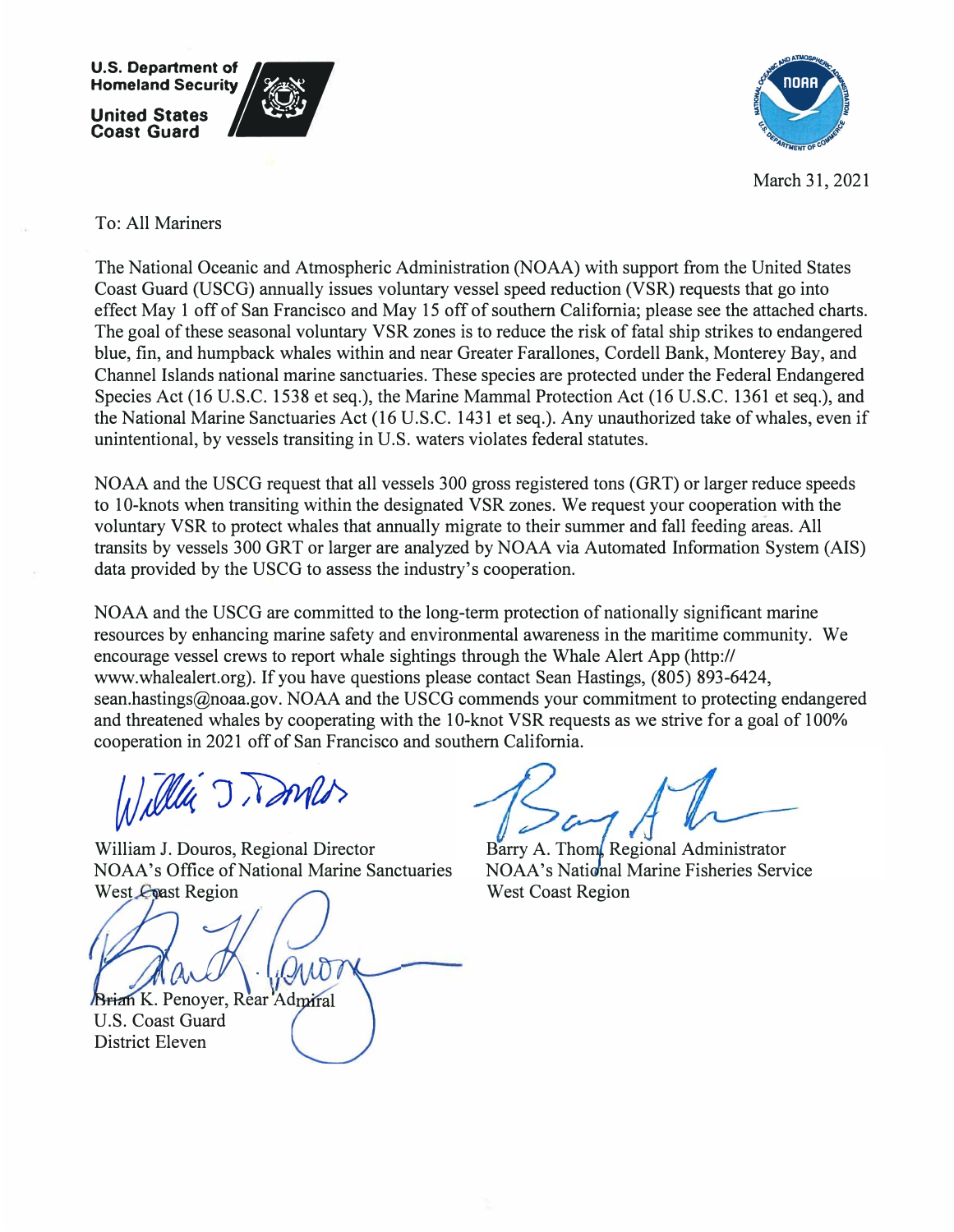**U.S. Department of Homeland Security** 

**United States Coast Guard**